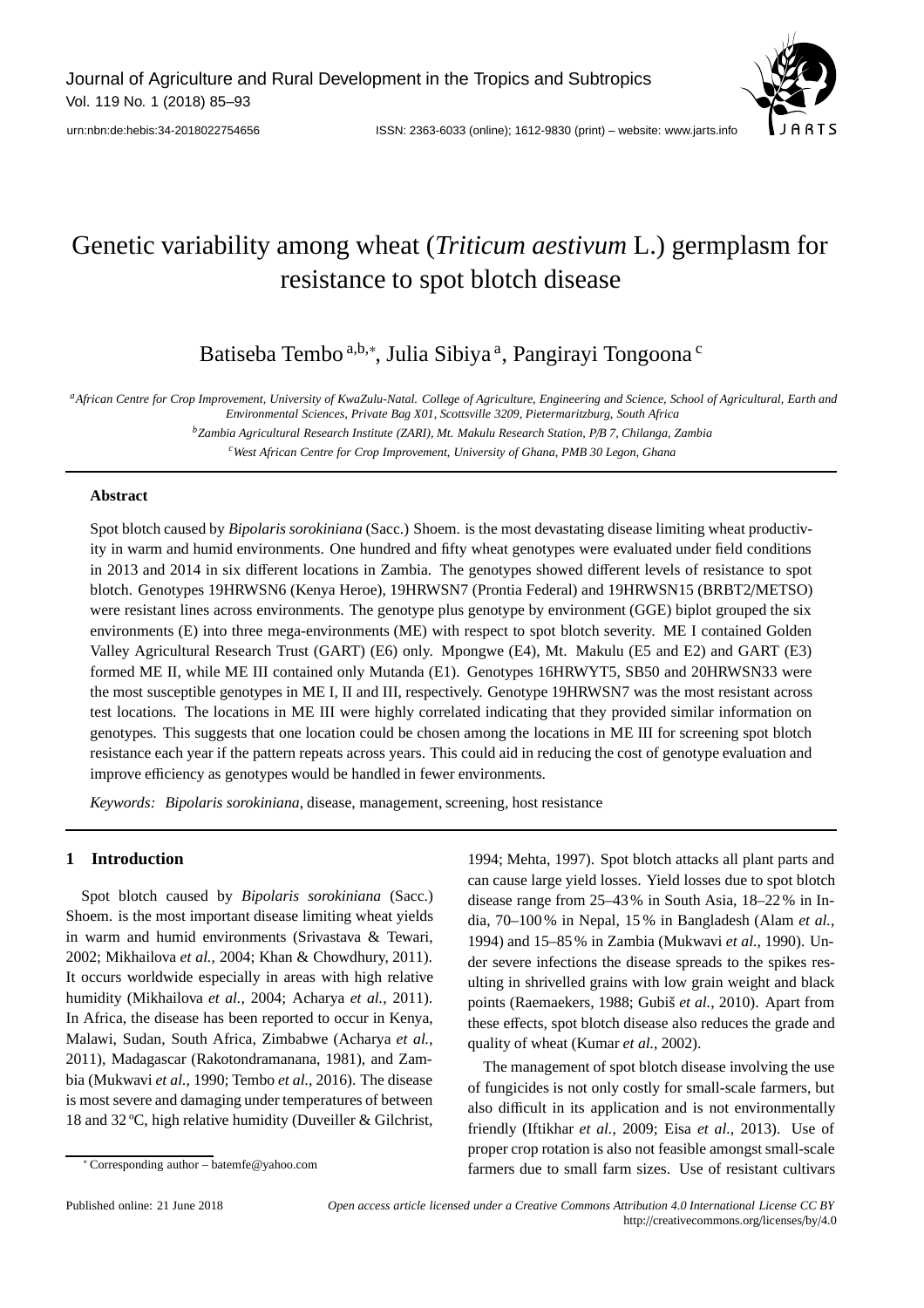is considered the most economical, cheap, sustainable and environmentally safe method of controlling the disease (Duveiller & Sharma, 2009; Iftikhar *et al.*, 2009; Iftikhar *et al.*, 2012), highlighting the need for the screening of wheat germplasm to identify sources of resistance for use in breeding programmes. Host immunity to *Bipolaris* have not yet been reported in wheat (Duveiller & Sharma, 2013). However, there are different reports on inheritance of resistance to spot blotch. Some research indicated oligogenic dominant resistance while others indicated polygenic resistance (Duveiller & Sharma, 2009). The objective of this study, was thus to screen wheat germplasm in different environments in Zambia to identify sources of resistance that could be used in breeding for resistance against spot blotch disease.

#### **2 Materials and methods**

## *2.1 Plant materials, experimental sites and experimental design*

One hundred and fifty wheat genotypes from the Zambia Agriculture Research Institute and the International Maize and Wheat Improvement Centre (CIMMYT, Mexico) were evaluated in Zambia under natural field conditions in 'hot spot' sites (Sites where the disease occurs every year, naturally). The genotypes were screened over two successive years, 2013 (2012/13) and 2014 (2013/14) summer seasons, at three sites in each year. In 2013, the genotypes were evaluated at Mutanda Research Station (Environment  $1 - E1$ ), Mt. Makulu Research Station (E2) and Golden Valley Agricultural Research Trust (GART) (E3) (Table 1). In 2014, the genotypes were assessed at Mpongwe Seed-Co Research Farm (E4), Mt. Makulu Research Station (E5) and GART (E6). The genotypes were planted in the second week of November in each year, so that the anthesis coincided with warm temperatures and high humidity that favour disease development and spread. The experimental field was laid out in a  $10 \times 15$  alpha lattice design with two replications. Each genotype was planted in a 2.5 m long plot of two rows, 20 cm inter row spacing with a plant to plant distance of 10 cm. One row of Loerrie I, a susceptible spreader was planted in the alleyways and borders to create enough disease pressure (Joshi *et al.*, 2004). Standard agronomic practices were followed for good crop management. Fertiliser application involved basal fertiliser (8 % N, 24 %  $P_2O_5$ , 16 % K<sub>2</sub>O, 0.5 % Zn, 5 % S and 0.1 % B) applied at planting at a rate of 300 kg ha<sup>-1</sup> and four weeks after planting urea (46 % N) was applied as topdressing to all plots at 150 kg ha−1. Neither pesticides nor fungicides were applied. Weeding was done by hand to eliminate any possible weed competition with the crop.

#### *2.2 Disease assessment*

Disease presence was evaluated based on foliar symptoms. Five random plants were tagged at the onset of infection and were checked for disease throughout the experiment. Nonetheless, plants were scored for disease severity at Zadoks' stage ZGS77 (late milking) (Eyal *et al.*, 1987). The disease severity score was based on Saari & Prescott's (1975) scale for assessing foliar disease as cited by Eyal *et al.* (1987). Disease severity on leaves (Nagarajan & Kumar, 1998) of each plot was estimated by averaging the severity ratings of the tagged plants (Joshi & Chand, 2002). The severity was recorded on a 0–9 scale where 0 was scored on leaves with no symptoms while 9 on leaves having many extensive necrotic spots with pronounced chlorosis (Fetch Jr. & Steffenson, 1999). Genotypes falling in the 1–3 category were considered as resistant, 4 as moderately resistant, 5–6 as moderately susceptible and 7–9 as susceptible (Chaurasia *et al.*, 1999).

### *2.3 Data analysis*

A combined analysis of variance for spot blotch severity score was performed using the general linear model procedure (PROC GLM) in SAS version 9.3 (SAS Institute, 2011). The following linear statistical model for combined analysis was used (Annicchiarico, 2002):

$$
Y_{ijkm} = \mu + g_i + l_j + (gl)_{ij} + y_k + r_m (l_j y_k) + (gy)_{ik} + (ly)_{jk} + (gly)_{ijk} + e_{ijkr},
$$

where  $Y_{ijkm}$  = observation of genotype *i* in location *j* in year *k* and replication *m*,  $\mu$  = overall mean,  $g_i$  = effect of genotype *i*,  $l_i$  = effect of location *j*,  $y_k$  = effect of year *k*,  $r_m(l_i y_k)$  effect of replication *m* within location *j* and year *k*,  $(gy)_{ik}$  = genotype *i* × year *k* interaction,  $(hy)_{ik}$  = location *j* × year *k* interaction,  $(gly)_{ijk}$  = genotype *i* × location *l* × year *k* interaction and  $e_{ijkr}$  = residual effect.

A genotype main effect (G) plus Genotype  $\times$  Environment interaction (GE) (GGE) biplot was used to visualize patterns amongst genotypes as either resistant and/or susceptible in each environment (location x year) and group of environments, to distinguish mega-environments and to explore relationships among test environments in their ranking of genotypes in relation to spot blotch (Yan & Tinker, 2006). A mega-environment refers to a group of environments that consistently share the best genotypes (Yan *et al.*, 2007). The vertex genotype for this sector is the winning genotype for these environments. The discriminating ability of the test environment was also determined by the length of the vector. The length of the environment vector measures the discriminating ability of the test environment. Test environments with long vectors have more discriminating ability compared to those with shorter ones (Badu-Apraku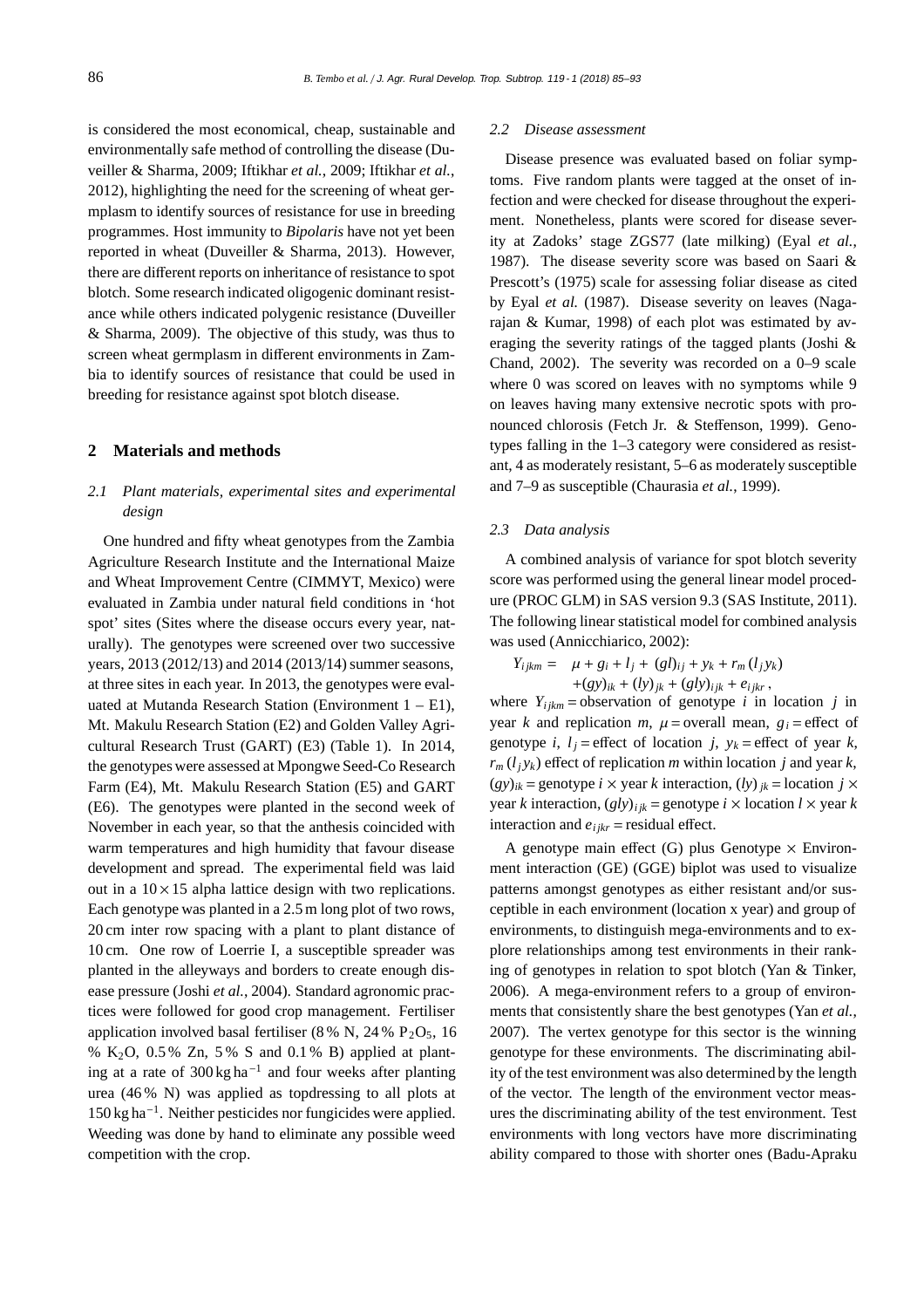| Location                                                                                          | Environ-<br>ment | Temperature $(°C)$ |         | Mean       | <i>Rainfall</i> (mm) | <b>Number</b>        | Latitude            | Longitude           |
|---------------------------------------------------------------------------------------------------|------------------|--------------------|---------|------------|----------------------|----------------------|---------------------|---------------------|
|                                                                                                   |                  | Maximum            | Minimum | $RH^+($ %) | Seasonal total       | of days<br>with rain | (South)             | (East)              |
| 2012/13                                                                                           |                  |                    |         |            |                      |                      |                     |                     |
| Mutanda                                                                                           |                  | 26.0               | 17.0    | 80.6       | 941.9                | 80                   | 12°25.959'          | $26^{\circ}12.620'$ |
| Mt.Makulu                                                                                         | 2                | 27.0               | 17.0    | 76.5       | 868.8                | 57                   | $15^{\circ}32.946'$ | 28°15.078'          |
| $GART^{\ddagger}$                                                                                 | 3                | 26.0               | 17.0    | 77.0       | 695.8                | 50                   | $14^{\circ}58.185'$ | $28^{\circ}06.134'$ |
| 2013/14                                                                                           |                  |                    |         |            |                      |                      |                     |                     |
| Mpongwe                                                                                           | 4                | 28.8               | 20.4    | 87.5       | 1292.7               | 105                  | $12^{\circ}06.622'$ | 28°09.181'          |
| Mt. Makulu                                                                                        | 5                | 28.7               | 17.5    | 79.5       | 931.2                | 67                   | $15^{\circ}32.946'$ | 28°15.078'          |
| <b>GART</b>                                                                                       | 6                | 27.1               | 17.9    | 79.5       | 737.8                | 57                   | $14^{\circ}58.185'$ | $28^{\circ}06.134'$ |
| <sup>†</sup> RH: Relative humidity, <sup>†</sup> GART: Golden Valley Agricultural Research Trust. |                  |                    |         |            |                      |                      |                     |                     |

**Table 1:** *Mean climatic conditions for the six environments during 2012*/*13 and 2013*/*2014 season.*

*et al.*, 2013). The cosine of the angle between the vectors of two locations estimates the relationship between these (Yan & Tinker, 2006) with respect to spot blotch severity. According to Yan *et al.* (2007), an angle of  $\langle 90^\circ (a\text{cute})$ angle) indicates positive correlation, an angle of 90°or −90°, correlation of zero, an angle of > 90°, negative correlation, while wide obtuse angles indicates strong negative correlation. The GGE biplots were computed in Genstat version 14 computer software VSN International Ltd (Payne *et al.*, 2011). The GGE biplot analysis model equation was:

$$
Y_{ij} - \mu_j = \lambda_1 \xi i_1 \eta j_1 + \lambda_2 \xi i_2 \eta j_2 + \varepsilon_{ij}
$$
 (Yan, 2001),

where  $Y_{ij}$  is the average yield of ith genotype in *j*th environment;  $\mu_j$  is the average disease severity score across all genotypes in *j*th environment;  $\lambda_1$  and  $\lambda_2$  are the singular values for principal component 1 (PC1) and PC2, respectively;  $\xi i_1$  and  $\xi i_2$  are the PC1 and PC2 scores, respectively, for *i*th genotype;  $\eta i_1$  and  $\eta i_2$  are the PC1 and PC2 scores, respectively, for *j*th environment;  $\varepsilon_{ij}$  is the residual of the model associated with the *i*th genotype in *j*th environment.

## **3 Results**

#### *3.1 Combined analysis of variance*

Highly significant differences  $(P < 0.001)$  were observed among genotypes (G) for their reaction to spot blotch disease (Table 2). Locations (L), years (Y), genotype (G)  $\times$ location (L), genotype (G)  $\times$  year (Y), L  $\times$  Y, and G  $\times$  L  $\times$ Y were also significant  $(P < 0.001)$ .

## *3.2 Reaction of the wheat genotypes to spot blotch disease across years*

During 2013, the 150 genotypes screened for spot blotch disease had a mean severity score of 4.3 with the range of

**Table 2:** *Analysis of variance for 150 wheat genotypes for spot blotch disease severity score tested in 2013 and 2014.*

| Source of variation        | Degree of freedom                                                  | Mean square |
|----------------------------|--------------------------------------------------------------------|-------------|
| Year $(Y)$                 | 1                                                                  | 500.56***   |
| Location $(L)$             | 2                                                                  | 303.19***   |
| $Y \times L$               | 2                                                                  | $17.13***$  |
| Replication $(Y \times L)$ | 6                                                                  | 645.64      |
| Genotype (G)               | 149                                                                | $2.65***$   |
| $G \times Y$               | 149                                                                | $1.38***$   |
| $G\times L$                | 298                                                                | $1.69***$   |
| $G \times Y \times L$      | 298                                                                | $1.54**$    |
| Error                      | 894                                                                | 0.67        |
| Corrected total            | 1799                                                               |             |
| CV(%)                      | 15.40                                                              |             |
| Mean                       | 5.32                                                               |             |
| $R^2$                      | 93.43                                                              |             |
|                            | indicate significance at $P < 0.001$ and $P < 0.01$ , respectively |             |

between 2.0 and 8.0. Mutanda (E1) showed a mean severity score of 3.0, Mt. Makulu (E2) of 4.5 and GART (E3) of 5.0. In 2014, the disease severity score ranged between 3.0 and 8.0 with a mean of 7.0. Mpongwe (E4) had a mean severity score of 7.3, Mt. Makulu (E5) of 7.0 and GART (E6) of 6.7. The mean disease severity score of genotypes was higher in 2014 season than in 2013 season. For example genotype number 5 (16HRWYT20) showed a mean severity score of 5 in 2013 season and 7 in 2014 season, number 12 (19HR-WSN2) had a mean score of 5 in 2013 and 7 in 2014 season, and number 25 (20HRWYT11) had scores of 4 in 2013 and 7 in 2014 (Table S1 in the Supplement). During both years, disease symptoms were first observed on the lower leaves and progressed upwards as the season advanced. The symptoms were visibly uniform on most plant parts at flowering stage.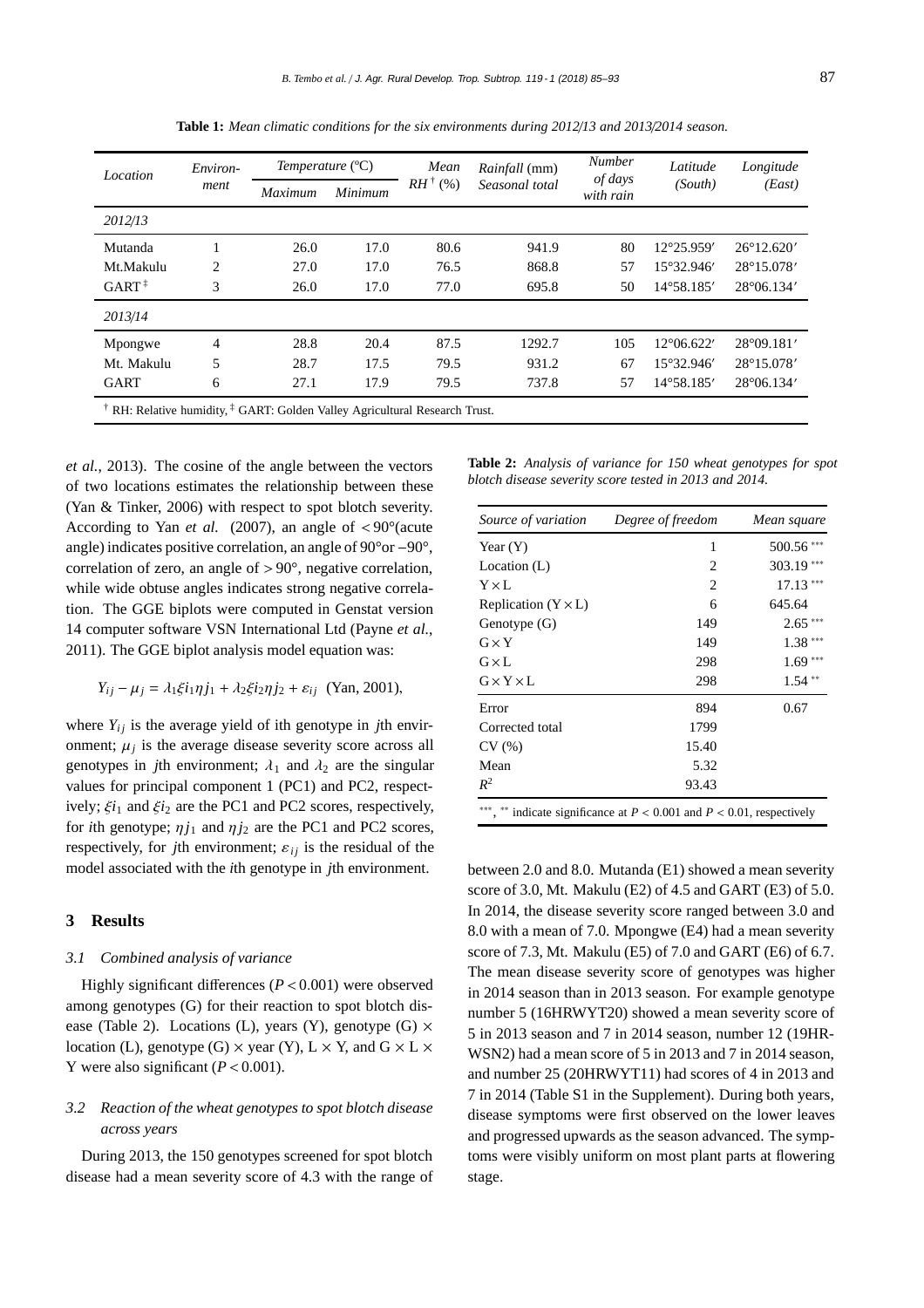

**Fig. 1:** *Frequency distribution for spot blotch disease severity during 2012*/*13 and 2013*/*14 seasons.*



**Fig. 2:** *(a) Genotype resistant to spot blotch disease. (b) Susceptible genotype.*

Based on the 0–9 scale, none of the genotypes was symptomless during both seasons. In 2012/13 season, 21 genotypes out of 150 screened were found to be resistant (R) and 83 moderately resistant (MR), 36 were moderately susceptible (MS) and 10 were susceptible (S) (Fig. 1). During 2013/14 season, 13 genotypes were found to be resistant, 11 MR, 55 MS and 71 susceptible.

The most resistant genotypes (Fig. 2a) across environments were from CIMMYT-Mexico and included 19HR-WYT6 (Kenya Heroe), 19HRWSN7 (Prontia federal) and 19HRWSN15. Some of the most susceptible genotypes (Fig. 2b) across environments were Sonalika (SB50) from CIMMYT-Mexico, and UNZAWV2, Pwele and Loerrie II from Zambia. Most of the Zambian genotypes evaluated had disease scores ranging between 5.0 and 8.0 (moderately susceptible and susceptible, respectively) across en-

vironments. No genotype from Zambia was resistant across environments.

## *3.3 GGE biplot analysis of environments and genotypes on spot blotch severity*

The biplot (Fig. 3) explained  $51.0\%$  (PC1 = 31.8% and  $PC2 = 19.2 %$ ) of the total genotype (G) and genotype  $\times$  Environment (GE) variation. The polygon (Fig. 3) was divided by the rays into five sectors. The genotypes fell into all the sectors but the locations fell in three of them. This shows that the environments comprised of three different mega environments (I, II, and III). ME I consisted of environment 6. ME II had four environments (E) 2, 3, 4, and 5 while environment 1 appeared in mega-environment III. The vertex genotype in mega-environment I was genotype number 6 (16HRWYT5). The vertex genotypes in mega-environment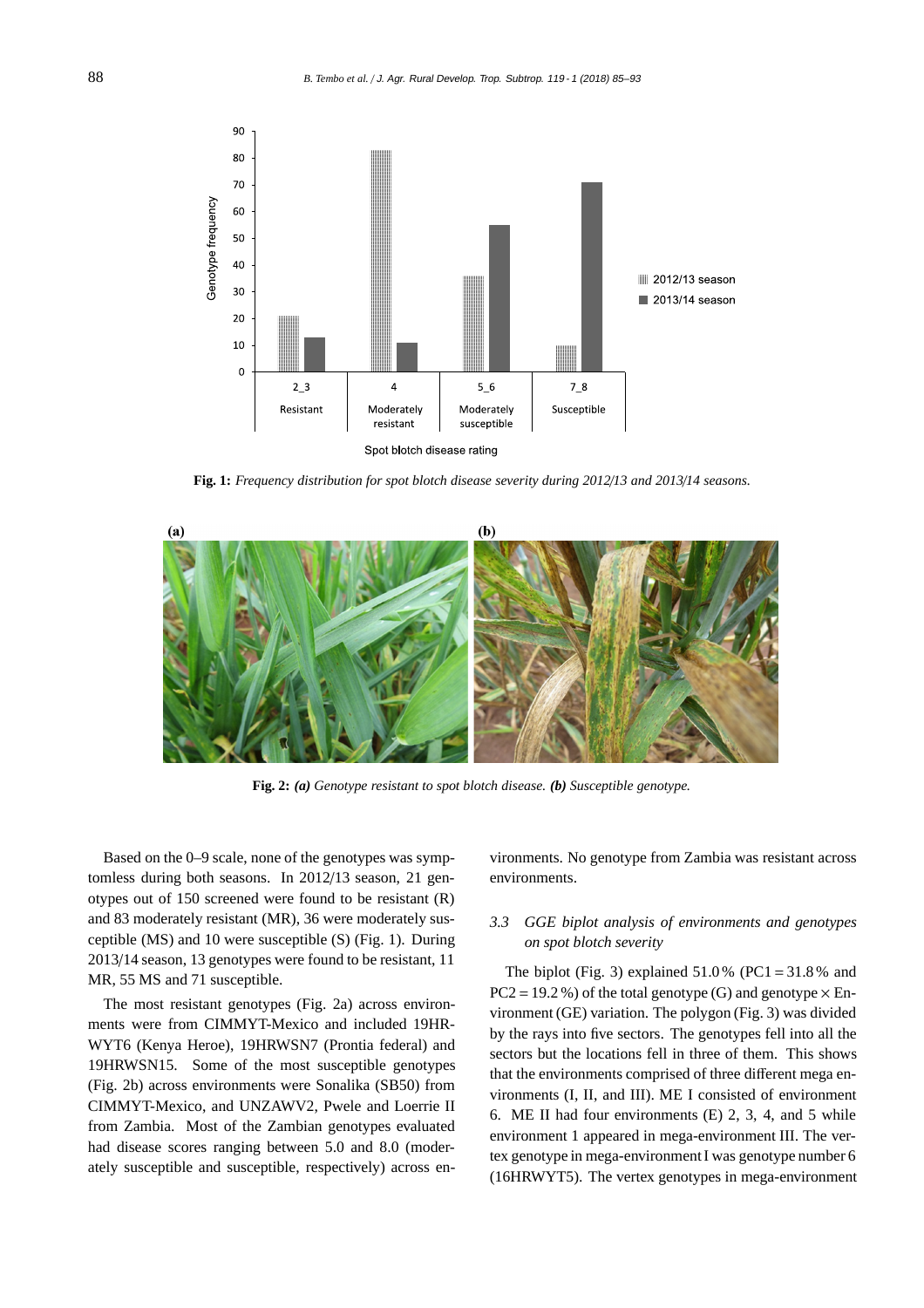

**Fig. 3:** *Polygon view of the total genotype (G) and genotype* × *environment (GE) variation (GGE) biplot based on the performance of wheat genotype with respect to spot blotch disease and also showing the megaenvironments in relation to the disease. Genotypes are labelled 1 to 150. Mega-environments are labelled I, II, and III. Details for genotypes are given in Table S1. Details for environments are given in Table 1.*



**Fig. 4:** *Total genotype (G) and genotype* × *environment (GE) variation (GGE) biplot showing relationships among test environments in discriminating genotypes in relation to spot blotch disease. Environments are labelled E1 to E6. Details for environments are given in Table 1.*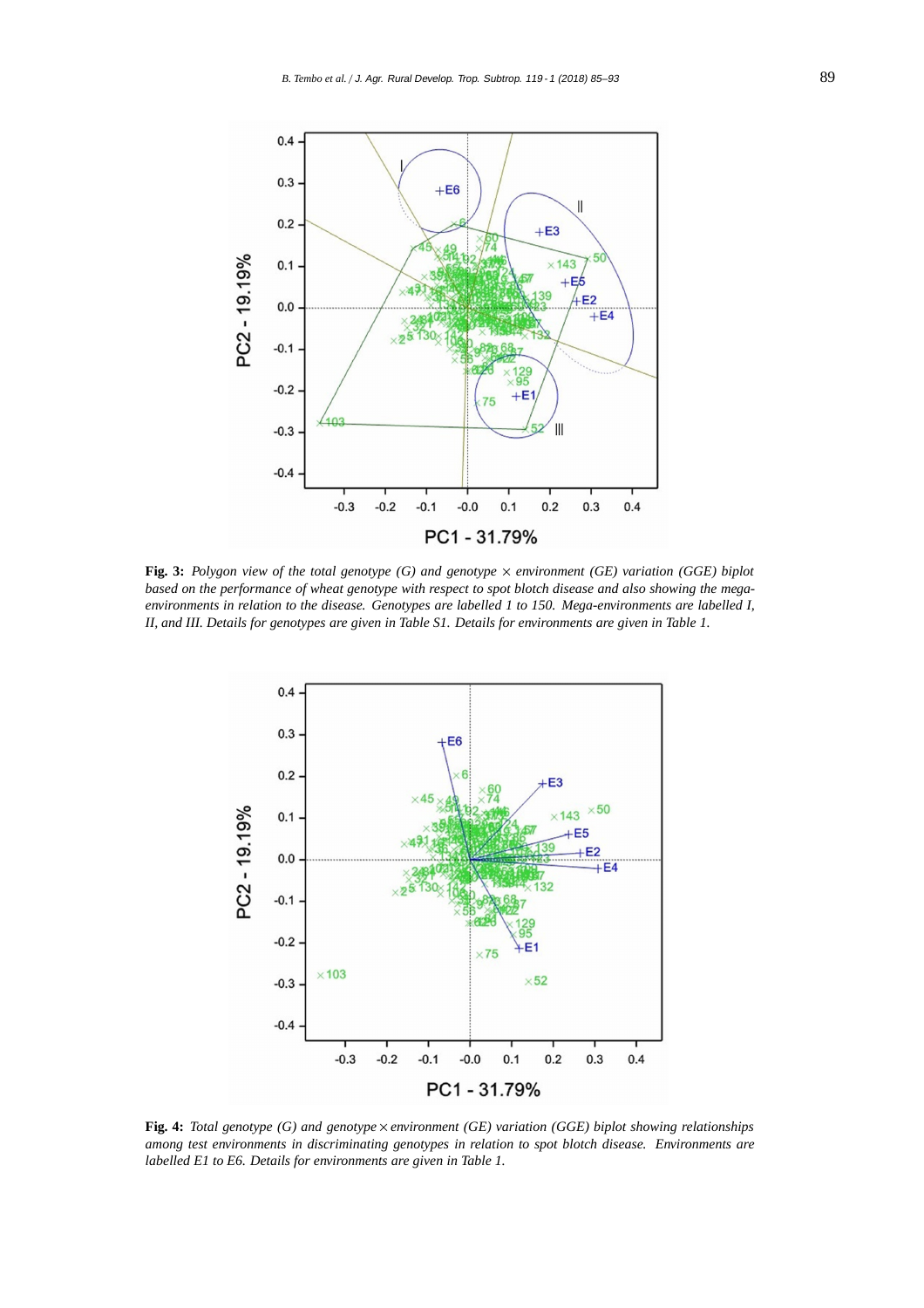II and III were genotypes number 50 (Sonalika) and 52 (20HRWYT3), respectively. Genotype number 103 (19HR-WSN7) and 45 (20HRWYT30) were the vertex genotypes in a sector where there was no environment. However, genotype number 103 was located very far away from the test locations.

In this study, all environments except E6 had positive PC1 scores. Environment 6 had a negative PC1 but close to the origin. Environments 2, 4, and 5 had positive PC2 values close to zero. Environments 6 and 3 had large positive PC2 values while environment 1 had negative PC2 scores (Fig. 4). The angle between E2, E3, E4 and E5 was less than 90 $^{\circ}$ . The largest angle ( $> 90^{\circ}$ ) was between E6 and E1 followed by the angle between E4 and E6. With respect to vector length from the origin of the biplot, E4 had the longest vector. This was followed by E6, E1, E3, E2, and E5.

## **4 Discussion**

Highly significant differences observed among genotypes in their reaction to spot blotch disease indicated that genetic variability existed in the material under study which provides an opportunity for further genetic improvement. The significance of years, locations, genotype  $\times$  location interaction  $(G \times L)$  suggests that genotypes responded differently to locations and years. Significant genotype  $(G) \times$ year (Y),  $G \times L \times Y$  interactions indicate that the performance of genotypes was inconstant over years (Gomez & Gomez, 1984). Therefore, screening of genotypes over locations and years is worthwhile to identify genotypes with stable resistance to spot blotch disease.

Genotypes 19HRWSN6 (Kenya Heroe), 19HRWSN7 (Prontia federal) and 19HRWSN15 were found to be resistant across seasons and sites, and therefore could be utilised in wheat breeding programme to improve resistance to spot blotch. High disease severity in 2013/14 season compared to 2012/13 could be attributed to highly conducive climatic conditions such as favourable temperatures, leaves remaining wet for quite a long period of time due to frequent rainfall and dew which favoured sporulation, multiplication and spread of the disease. The results are in line with the work done by several scientists who reported a close association between weather conditions and spot blotch disease severity (Kumar *et al.*, 2002; Sharma & Duveiller, 2007; Duveiller *et al.*, 2007; Acharya *et al.*, 2011).

Genotype 6 (16HRWYT5) was the most susceptible in ME I (E6) as it is located at the vertex of the polygon. Genotype 50 (Sonalika) was the most susceptible genotype in mega-environment II (E2, E3, E4 and E5) followed by genotype 143, whereas genotype 52 was the most susceptible in mega-environment III (E1). The grouping of these genotypes in separate mega-environments was very consistent with their mean performance to spot blotch disease in the aforementioned environments. Genotype 103 (19HR-WSN7) exhibited high levels of resistance to spot blotch disease across all test environments as it fell in a sector without any environment (Yan *et al.*, 2001). Genotypes on the vertex of the polygon in each sector are either the best or worst performing as they are further from the biplot origin (Yan & Tinker, 2006). Additionally, they are the most responsive compared to those located within the polygon (Adu *et al.*, 2013). However, those within the polygon but close to the origin, show average reaction across all environments (Yan & Falk, 2002). In this case, genotype 12, 58, 120 and 134 were some examples of genotypes that showed average reaction to spot blotch severity across all locations. Hence, therefore, GGE biplot analysis is an important tool for visualizing patterns amongst genotypes as either resistant and/or susceptible in each environment and group of environments.

In terms of environmental correlations, environments within ME II were highly correlated in their ranking of genotypes as indicated by the angle between them which was less than 90° (Yan *et al.*, 2007). This indicates that similar information about genotypes was obtained from this mega-environment, suggesting that one location within this mega-environment could be chosen for genotype evaluation in each year if the pattern repeats across years (Yan *et al.*, 2007). This would help to reduce on the cost of evaluating genotypes and improving efficiency of screening for resistance. The angle between environments E6 and E1, and between E6 and E4 was quite large showing that the environments were not correlated.

In terms of location versus season relationships, Mt. Makulu locations (2 and 5) in both seasons fell in one sector suggesting repeatable performance of genotypes in this location. Repeatability is very essential for assessing a test location that is representative of all test locations over years (Badu-Apraku *et al.*, 2013). Thus, a location is considered highly representative if its genotypic rankings are repeated across years, so that genotypes selected in one year will have greater performance in forthcoming years (Yan *et al.*, 2011). GART environments (E3 and E6) fell in different sectors both years, suggesting that there was no repeatability of genotypes in this location.

All locations except environment 6 had positive PC1 scores, an indication that they were discriminating genotypes. However, environments Mutanda (E1), Mpongwe (E4) and GART (E6) were considered highly discriminating among genotypes as shown by the length of their vectors from the biplot origin. The length of a vector of a test environment estimates the discriminating ability of gen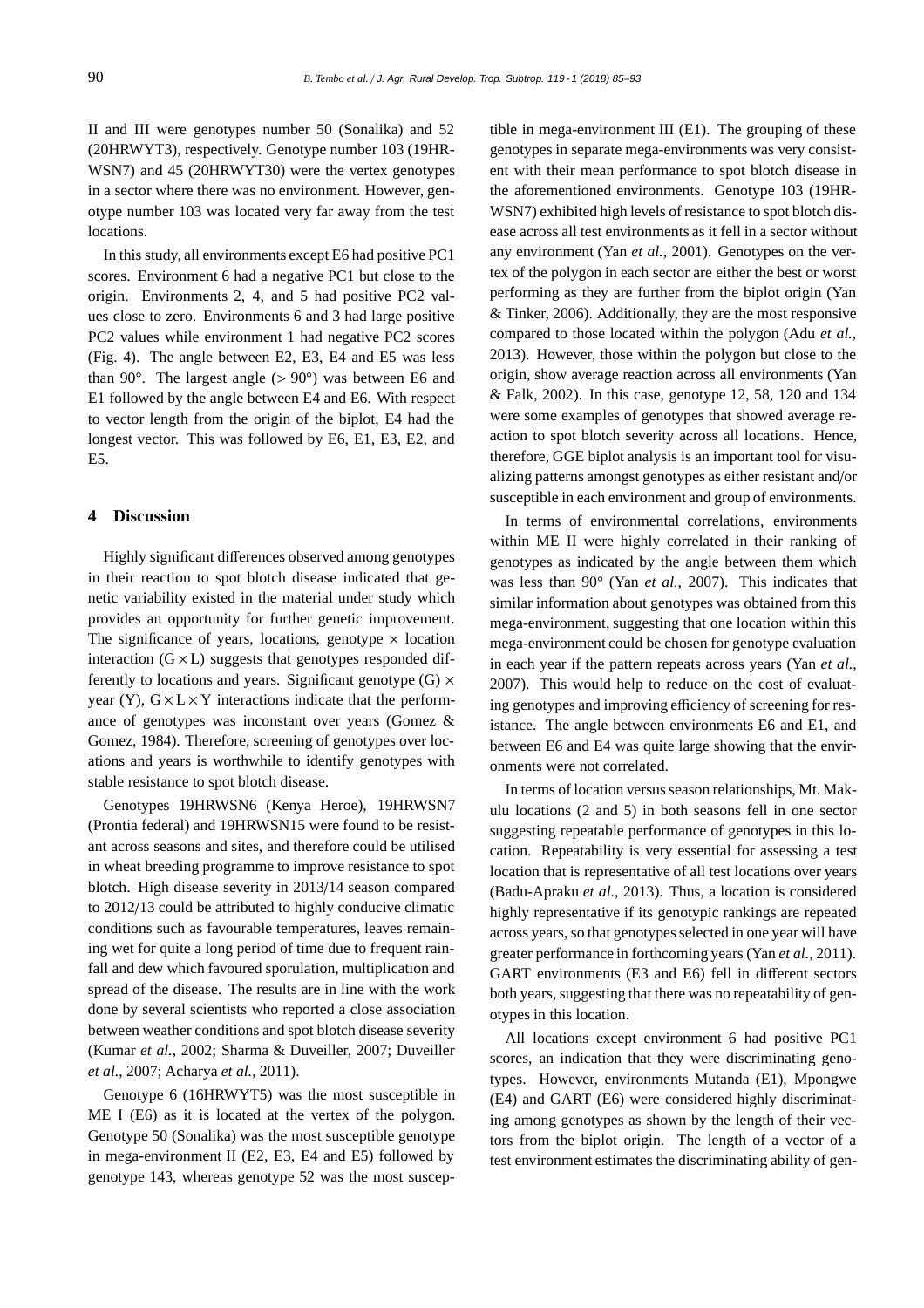otypes (Badu-Apraku *et al.*, 2013). The longer the vector the higher the ability to discriminate genotypes and the shorter the vector the lesser the discriminating ability (Yan & Tinker, 2006). Mt. Makulu environments (E2 and E5) had short vectors indicating that they had the least discriminating ability of genotypes. Yan *et al.* (2010) indicated that environments with shorter vectors could be considered as independent test environments, treated as unique and essential test environment.

The GGE biplot showed that environments 1 (Mutanda), 3 (GART2012/13) and 6 (GART2013/14) contributed most of the genotype by environment interaction (GEI) variability in terms of genotype reaction to spot blotch disease as these were located further apart in the biplot (Joshi *et al.*, 2007). This implies that a genotype could have huge positive interaction with some environments while having large negative interactions with some other environments (Yan & Hunt, 2001). The GEI could affect the efficiency of breeding for resistance. Pinnschmidt & Hovmøller (2002) reported that GEI affects breeding for high levels of resistance due to inconsistency in the phenotypic expression of the disease. Moreover, it complicates selection of desirable genotypes (Farshadfar *et al.*, 2012).

In conclusion, genetic variation existed among genotypes to the reaction of spot blotch disease. Most of the resistant and moderately resistant genotypes were identified among CIMMYT-Mexico lines. Some of the resistant genotypes identified across locations included 19HRWSN6, 19HR-WSN7 and 19HRWSN15. These resistant genotypes could be used as valuable source in breeding for resistance to the disease. The GGE biplot analysis identified genotype 19HRWSN7 as the most resistant across all test environments. Therefore, GGE biplot analysis could efficiently be used to identify genotypes resistant to spot blotch disease over locations.

#### *Acknowledgements*

We thank Alliance for Green Revolution in Africa (AGRA) for funding this research.

### **References**

- Acharya, K., Dutta, A. K. & Pradhan, P. (2011). *Bipolaris sorokiniana* (Sacc.) Shoem: The most destructive wheat fungal pathogen in the warmer areas. *Australian Journal of Crop Science*, 5, 1064–1071.
- Adu, G. B., Akromah, R., Abdulai, M. S., Obeng-Antwi, K., Tengan, K. M. L. & Alidu, H. (2013). Assessment of genotype x environment interactions and grain yield performance of extra-early maize (*Zea mays* L.) hybrids. *Journal of Biology, Agriculture and Healthcare*, 3 (12), 7–15.
- Alam, K. B., Shaheed, M. A., Ahmed, A. U. & Malakar, P. K. (1994). Bipolaris leaf blight (spot blotch) of wheat in Bangladesh. *In:* A., S. D. & Hettel, G. P. (eds.), *Wheat in Heat-Stressed Environments: Irrigated, Dry Areas and Rice-Wheat Farming Systems*. pp. 339–342, CIMMYT, Mexico D.F.
- Annicchiarico, P. (2002). *Genotype* × *environment interactions – challenges and opportunities for plant breeding and cultivar recommendations*. FAO Plant Production and Protection Paper 174, Food and Agriculture Organization of the United Nations, Rome, Italy. Pp. 132
- Badu-Apraku, B., Akinwale, R. O., Obeng-Antwi, K., Haruna, A., Kanton, R., Usman, I. S., Ado, G., Coulibaly, N., Yallou, G. C. & Oyekunle, M. (2013). Assessing the representativeness and repeatability of testing sites for drought-tolerant maize in West Africa. *Canadian Journal of Plant Science*, 93 (4), 699–714.
- Chaurasia, S., Joshi, A., Dhari, R. & Chand, R. (1999). Resistance to foliar blight of wheat: a search. *Genetic Resources and Crop Evolution*, 46, 469–475.
- Duveiller, E. & Gilchrist, L. (1994). Production constraints due to *Bipolaris sorokiniana* in wheat: current situation and future prospects. *In:* Saunders, D. A. & Hettel, G. P. (eds.), *Wheat in heat-stressed environments: irrigated, dry areas and rice-wheat farming systems*. pp. 343–352, CIMMYT, Mexico, D. F.
- Duveiller, E. & Sharma, R. (2009). Genetic improvement and crop management strategies to minimize yield losses in warm non-traditional wheat growing areas due to spot blotch pathogen *Cochliobolus sativus*. *Journal of Phytopathology*, 157, 521–534.
- Duveiller, E. & Sharma, R. C. (2013). Wheat Resistance to Spot Blotch or Foliar Blight. *In:* Sharma, I. (ed.), *Disease resistance in wheat*. pp. 160–189, CABI Plant Protection Series.
- Duveiller, E., Sharma, R. C., Çukadar, B. & van Ginkel, M. (2007). Genetic analysis of field resistance to tan spot in spring wheat. *Field Crops Research*, 101, 62–67.
- Eisa, M., Chand, R. & Joshi, A. K. (2013). Biochemical and histochemical parameters associated with slow blighting of spot blotch (*Bipolaris Sorokiniana* (Sacc.) Shoem.) in wheat (*Triticum* spp.). *Zemdirbyste-Agricuture*, 100, 191–198.
- Eyal, Z., Scharen, A. L., Prescott, J. M. & van Ginkel, M. (1987). *The Septoria diseases of wheat: Concepts and methods of disease management*. CIMMYT, Mexico, D.F. (pp. 18–28)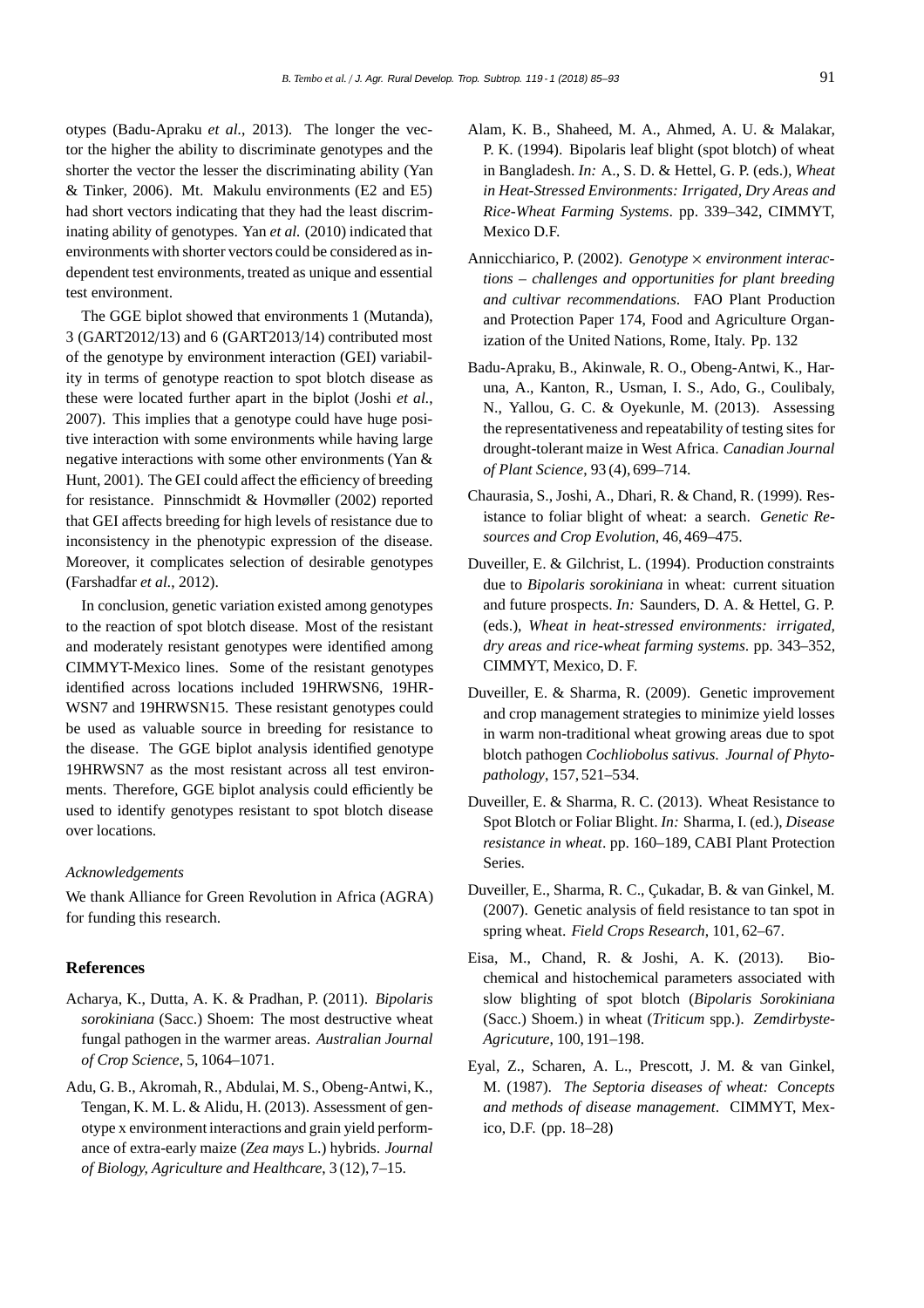- Farshadfar, E., Mohammadi, R., Aghaee, M. & Vaisi, Z. (2012). GGE biplot analysis of genotype  $\times$  environment interaction in wheat-barley disomic addition lines. *Australian Journal of Crop Science*, 6, 1074–1079.
- Fetch Jr, T. G. & Steffenson, B. J. (1999). Rating scales for assessing infection responses of barley infected with *Cochliobolus sativus*. *Plant Disease*, 83, 213–217.
- Gomez, K. A. & Gomez, A. A. (1984). *Statistical Procedures for Agricultural Research*. (2nd ed.). John Wiley and Sons, Inc, New York.
- Gubiš, J., Masár, S. & Gubišová, M. (2010). Resistance of spring barley genotypes to *Bipolaris sorokiniana*. *Agriculture (Pol'nohospodárstvo)*, 56, 3–8.
- Iftikhar, S., Asad, S. & Rattu, A. (2009). Selection of barley germplasm resistant to spot blotch. *Pakistan Journal of Botany*, 41, 309–314.
- Iftikhar, S., Asad, S., Rattu, A., Munir, A. & Fayyaz, M. (2012). Screening of commercial wheat varieties to spot blotch under controlled and field conditions. *Pakistan Journal of Botany*, 44, 361–363.
- Joshi, A., Kumar, S., Chand, R. & Ortiz-Ferrara, G. (2004). Inheritance of resistance to spot blotch caused by *Bipolaris sorokiniana* in spring wheat. *Plant Breeding*, 123, 213–219.
- Joshi, A. K. & Chand, R. (2002). Variation and inheritance of leaf angle, and its association with spot blotch (*Bipolaris sorokiniana*) severity in wheat (*Triticum aestivum* L.). *Euphytica*, 124, 283–291.
- Joshi, A. K., Ortiz-Ferrara, G., Crossa, J., Singh, G., Sharma, R. C., Chand, R. & Parsad, R. (2007). Combining superior agronomic performance and terminal heat tolerance with resistance to spot blotch (*Bipolaris sorokiniana*) of wheat in the warm humid Gangetic Plains of South Asia. *Field Crops Research*, 103, 53–61.
- Khan, H. & Chowdhury, S. (2011). Identification of resistance source in wheat germplasm against spot blotch disease caused by *Bipolaris sorokiniana*. *Archives of Phytopatthology and Plant Protection*, 44, 840–844.
- Kumar, J., Schäfer, P., Hückelhoven, R., Langen, G., Baltruschat, H., Stein, E., Nagarajan, S. & Kogel, K.-H. (2002). *Bipolaris sorokiniana*, a cereal pathogen of global concern: cytological and molecular approaches towards better control. *Molecular Plant Pathology*, 3, 185– 195.
- Mehta, Y. (1997). Constraints on the integrated management of spot blotch of wheat. *In:* Duveiller, E., Dubin, H. J., Reeves, J. & McNab, A. (eds.), *Proceedings of an International workshop, Helminthosporium blight of wheat: Spot Blotch and Tan Spot*. pp. 18–27, CIMMYT, El Batan, Mexico.
- Mikhailova, L., Lianfa, S., Gogoleva, S. G. & Gultyaeva, E. I. (2004). Sources and donors of resistance to wheat spot blotch caused by *Bipolaris sorokiniana* Shoem. (*Cochliobolus sativus* Drechs. ex Dastur). *Archives of Phytopathology and Plant Protection*, 37, 161–167.
- Mukwavi, M., Mooleki, S. P. & Gilliland, D. (1990). Trends, major problems and potential of wheat production in Zambia. *In:* Saunders, D. A. (ed.), *Wheat for the non-traditional warm areas*. pp. 34–43, UNDP/CIMMYT, Mexico, D. F.
- Nagarajan, S. & Kumar, J. (1998). An overview of the increasing importance of research of foliar blights of wheat in India: germplasm improvement and future challenges towards a sustainable high yielding wheat production. *In:* Duveiller, E., Dubin, E., Reeves, H. J. & McNab, A. (eds.), *Proceedings of the Helminthosporium Blights of Wheat: Spot blotch and tan spot Workshop, 1997*. pp. 52– 58, CIMMYT, El Batan, Mexico D.F., Mexico.
- Payne, R. W., Murray, D. A., Harding, S. A., Baird, D. B. & Soutar, D. M. (2011). *GenStat for Windows (14th Edition) Introduction*. VSN International Ltd, Hemel Hempstead.
- Pinnschmidt, H. O. & Hovmøller, M. S. (2002). Genotype  $\times$  environment interactions in the expression of net blotch resistance in spring and winter barley varieties. *Euphytica*, 125, 227–243.
- Raemaekers, R. H. (1988). *Helminthosporium sativum*: Disease complex on wheat and sources of resistance in Zambia. *In*: Wheat production constraints in tropical environments. pp. 175–185, CIMMYT, Mexico, D.F.
- Rakotondramanana (1981). Problems and progress in disease resistance and breeding – Madagascar. *In:* Toogood, J. A. (ed.), *Proceedings of wheat workshop. South, Central and East Africa in conjunction with the inaugural biennial meeting of the Agricultural Association of Zambia*. pp. 36–37, Mount Makulu Research Station, Chilanga.
- Saari, E. E. & Prescott, L. M. (1975). A scale for appraising the foliar intensity of wheat diseases. *Plant Disease Reporter*, 59, 377–380.
- SAS Institute (2011). *The SAS sytem for Winodws, version 9.3*. SAS Insittute, Cary, North Carolina, USA.
- Sharma, R. & Duveiller, E. (2007). Advancement toward new spot blotch resistant wheats in South Asia. *Crop Science*, 47, 961–968.
- Srivastava, K. D. & Tewari, A. K. (2002). Fungal diseases of wheat and barley. *In:* Gupta, V. K. & Paul, Y. S. (eds.), *Diseases of field crops*. pp. 58–68, M.L. Gidwani, Indus Publishing, New Dehli.